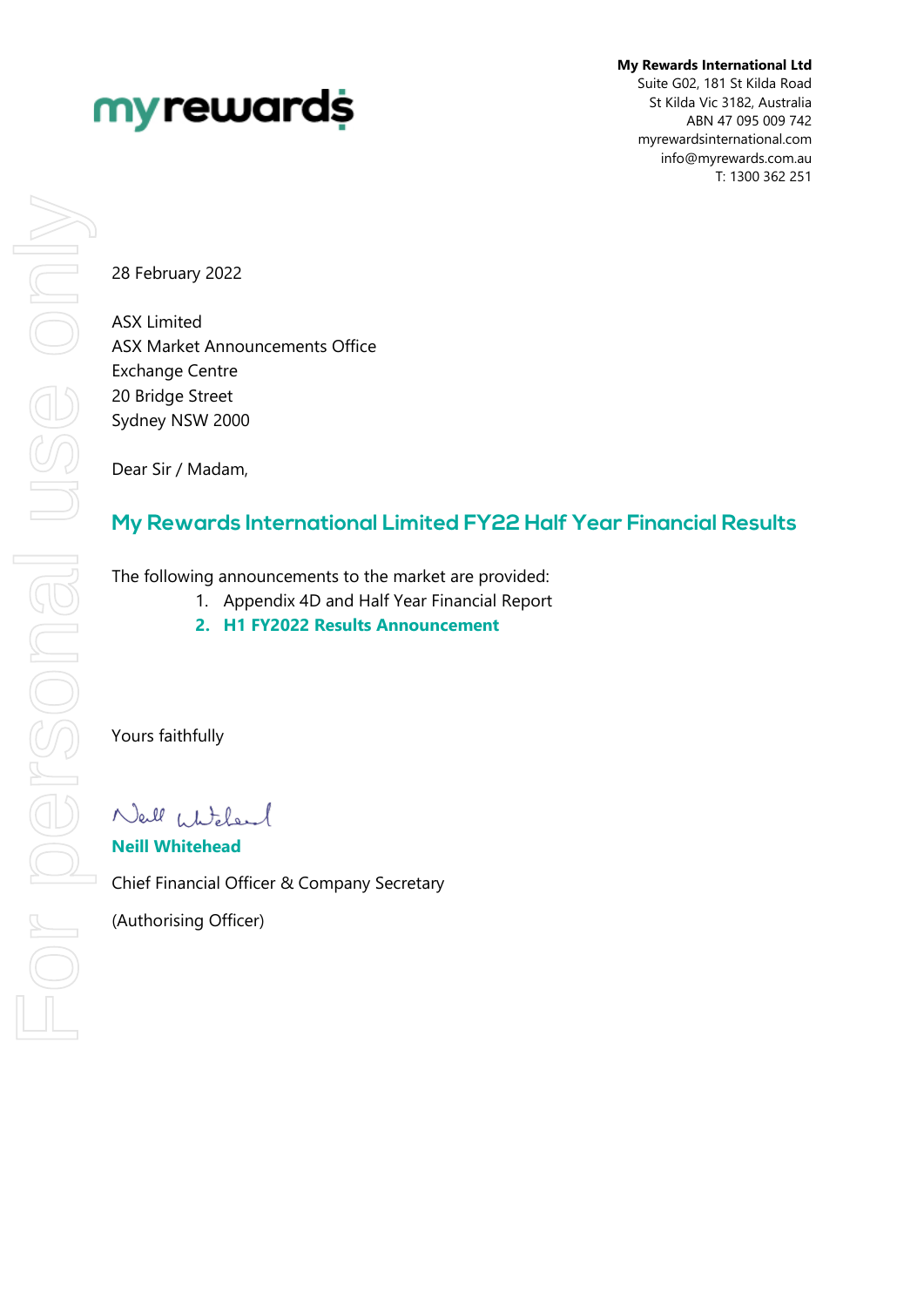# myrewards

**My Rewards International Ltd** Suite G02, 181 St Kilda Road St Kilda Vic 3182, Australia ABN 47 095 009 742 myrewardsinternational.com info@myrewards.com.au T: 1300 362 251

#### **ASX Announcement**

# **My Rewards delivers record revenue and customer growth in H1 FY22**

**Melbourne, Australia: 28th February 2022** – My Rewards International Limited (ASX:MRI) ("**My Rewards** the **Company**") is pleased to announce its results for the half year ended 31 December 2021 (H1 FY22). The Company continued to deliver exceptional revenue growth building off its strong technology platform and growing a number of blue-chip clients. Over the past 12 months, My Rewards has invested significantly in customer experience improvements, technology, brand and marketing, reinforcing the Company's global growth strategy. Taking into account the effect of the acquisition of Perx Rewards Pty Ltd ("**Perx Rewards**"), which was completed in February 2022 in connection with the Company's IPO and ASX listing, the **pro forma revenue growth for H1 FY22 was 137% YoY, growing from \$10.03m** in H1 FY21 to \$23.8m in H1 FY22 for the now combined entities.

## **1H FY22 Financial Highlights**

- Revenue growth of 56% YoY to \$9.5m for My Rewards.
- Revenue growth of 263% YoY to \$14.3m (unaudited) for the recently acquired Perx Rewards.
- On a pro forma basis, revenue growth of 137% YoY from \$10.03m in H1 FY21 to \$23.8m in H1 FY22 for the now combined entities.
- Adjusted EBITDA (excluding once off listing costs and employee share options costs) of (\$1.5m) for My Rewards and (\$1.7m) on a pro forma basis.
- Successfully raised \$2.8m in pre-IPO capital during H1 FY22. A further \$5m was raised in February 2022 as part of the IPO.
- The Company welcomed 16 new corporate clients in H1 FY22 (5 in H1 FY21), a YoY growth of 220%. Total new members who have access to the My Rewards platform (on pro forma basis) increased by 1.25 million to 5.85 million, a growth of 27%.

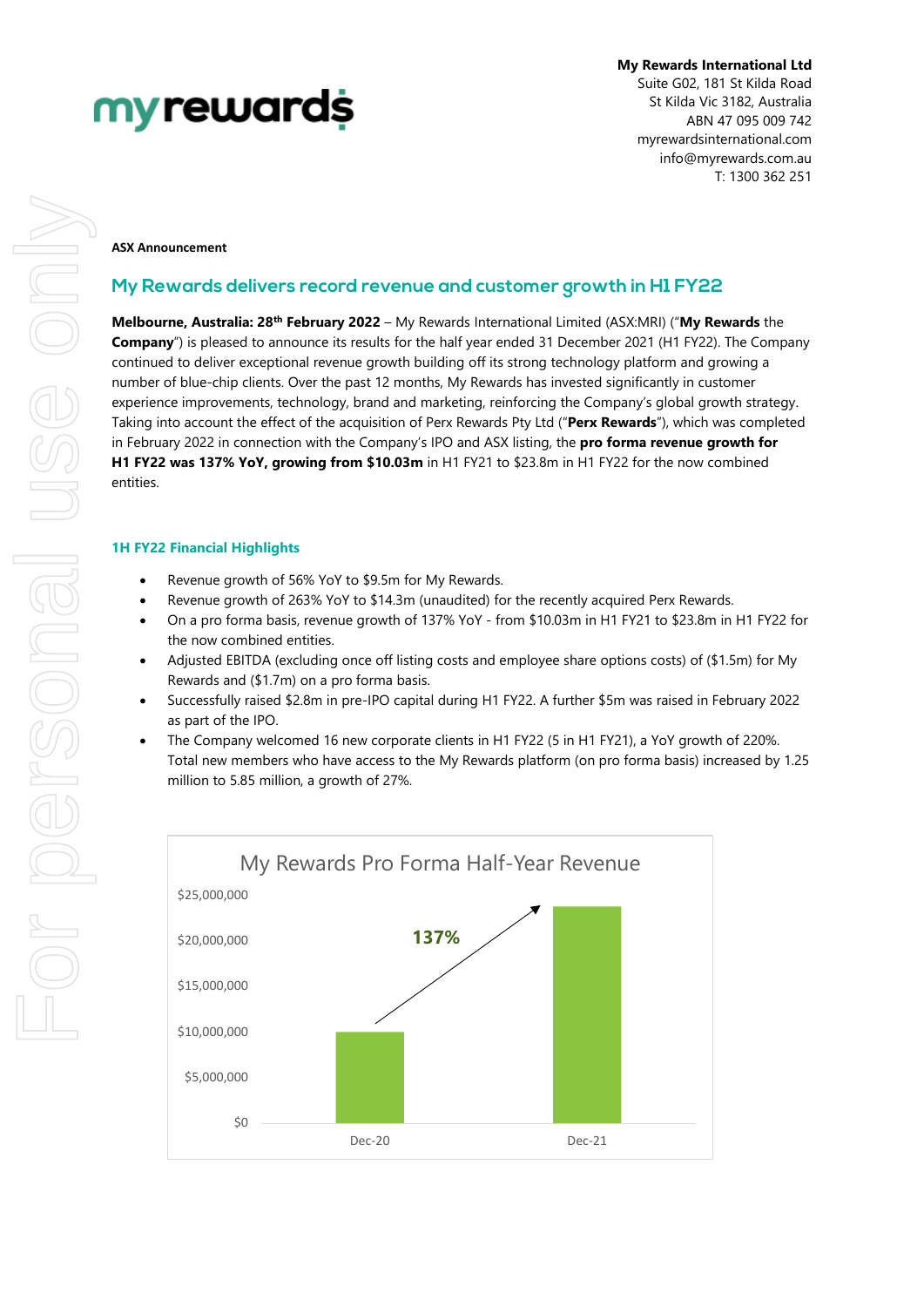### **1H FY22 Trading Highlights**

#### Ria contract

My Rewards is continuing the roll-out of the Ria Money Transfer contract. Ria is one of the big four global money transfer companies which is in contract with My Rewards for the roll-out of its own customer rewards program across an initial six countries, with gradual expansion into all of Ria's markets covering over 30 million customers.

The Ria Money Transfer contract continues the track record of success in My Rewards winning loyalty and rewards contracts with major global brands.

#### • Digital wallet

The My Rewards team has begun the expansion of its e-commerce platform to include the My Rewards Digital Wallet. The Digital Wallet will allow My Rewards to monetise in-store transactions through a QRcode payment system.

#### • Wyndham

In addition to the Ria Money Transfer contract, My Rewards has won a contract with Wyndham Destinations Asia Pacific ("**WDAP**"), a division of Travel + Leisure Co. (NYSE:TNL US\$4.9B market cap), to develop and operate a customer rewards program. The **WDAP** rewards program, "Lifestyle by Wyndham" has been launched in Australia and New Zealand, with the roll-out to extend across China, Japan and Indonesia over the next year. The 12-month rolling contract with **WDAP** allows My Rewards to explore new markets and onboard new customers in China, Japan and Indonesia and grow My Rewards' customer rewards offering.

#### • My Rewards My Way

The My Rewards consumer offering gradually accelerated during H1 FY22 as businesses reopen post Covid-19 lockdowns. The marketplace currently has 380,000 products, offers and services available, and allows My Rewards to provide all Australians with access to everyday savings across multiple consumer verticals including hospitality, fashion, financial products, automotive products and services and more.

Managing Director, Maitreyee Khire, commented on the growth outlook for My Rewards in Australia and internationally:

"*The investment in customer experience improvements, technology and marketing over the last 12 months has prepared My Rewards to grow rapidly on a global stage. My Rewards has tremendous opportunities not only here in Australia, but overseas as well, as consumers emerge from lockdown fatigue. The My Rewards 360 degrees solutions will help unlock some of the challenges faced by companies and retailers as they look at loyalty, rewards and engagement platforms to revitalise their relationships with their employees and customers."*

## **This announcement has been authorised for release by the board of directors of My Rewards International Limited.**

For enquiries:

**Maitreyee Khire** Managing Director My Rewards International [maitreyee@myrewards.com.au](mailto:maitreyee@myrewards.com.au) +61 433 313 804

**Tim Allerton** Media Relations City PR [tallerton@citypublicrelations.com.au](mailto:tallerton@citypublicrelations.com.au) +61 412 715 707

**Donna Warner** Investor Relations Barclay Pearce Capital [donna@barclaypearce.com.au](mailto:donna@barclaypearce.com.au) +61 433 362 389